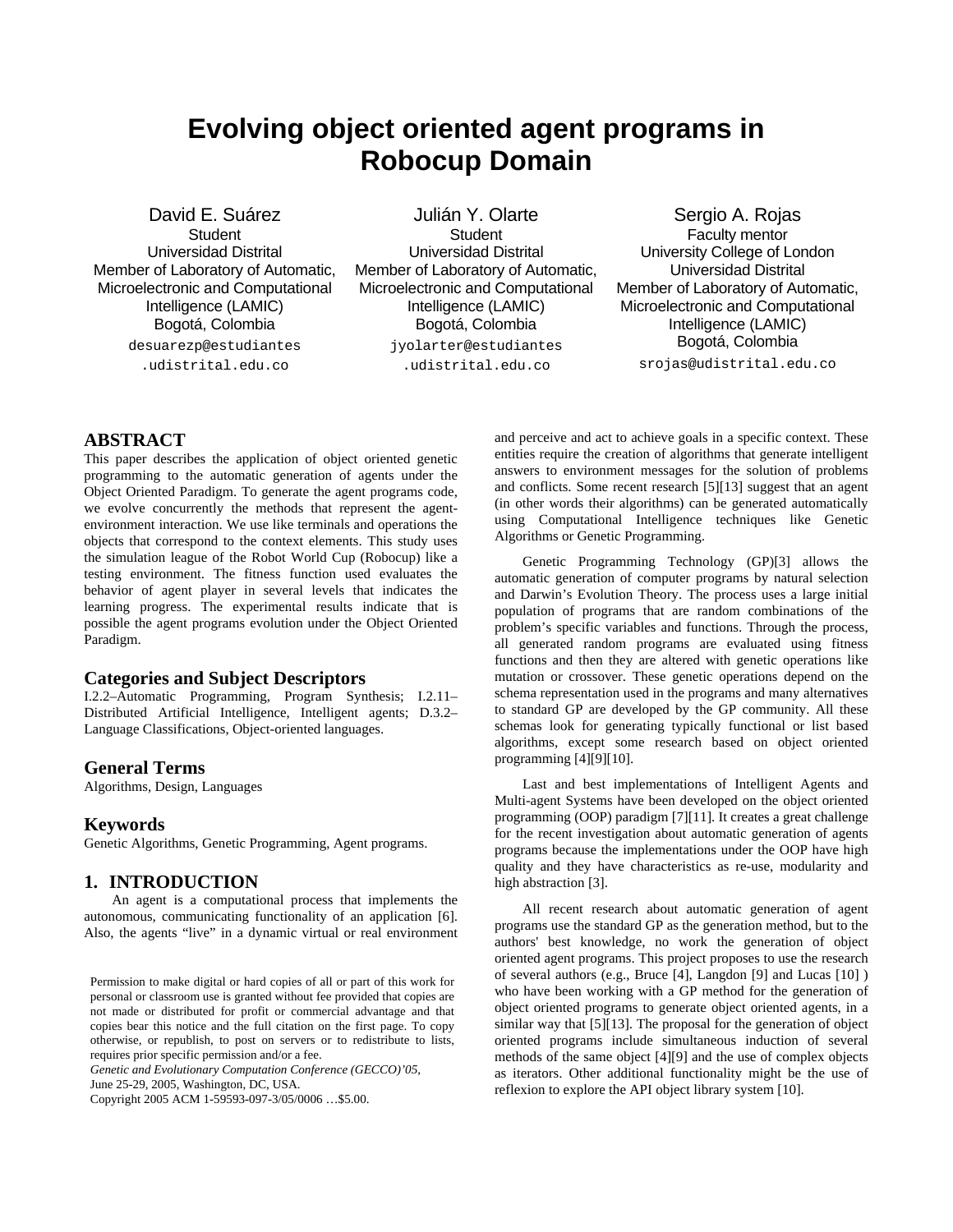Many experimentation environments exist for intelligent artificial agents. One of these is the Robot World Cup initiative (Robocup) [2]. We decided to use this platform because it provides a testing environment for artificial real agents and simulated agents which have to play a game similar to soccer. It is a very interesting problem to researchers in computational intelligence because it deals with navigation, planning, communication, cooperation and taking of decision making for issues that must be solved in real time in a highly dynamically changing environment. There are many different methods of producing players to compete in the Robocup competition and the most popular of which appears to be agent based research. And the best way to generate agents would be to generate them using the object oriented paradigm.

# **2. EVOLVING OBJECT ORIENTED SOFTWARE AGENTS**

Most of implementations of GP search for the generation of lists or functional based programs, but some investigations have dealt with the evolution of programs guided by objects. The most similar prior work to this paper in evolving object oriented programs is Abbott's initial exploration of Object Oriented Genetic Programming (OOGP) [1] and Lucas's exploiting reflection in OOGP [10]. These studies, and Bruce's and Landong's research, demonstrate that it is possible to simultaneously evolve object member functions and their cooperation in the self-organization of the internal memory of the same one.

In an agent, the interaction model with the environment defines its internal state. A specific example of information in a physical agent is the visual and body perception information. The facts found in the environment change the internal state of an agent and produce a specific response for the situation.

In object oriented programming, the responses of an agent might be modelled with an object method call and the environment information is passed as an argument. The actions of the agent are executed by calls to objects that reference the environment. For example, in Aglets platform [8] the object model defines a set of methods that represents the responsibilities of the agent in relation to the context. These methods' set are standard for all agents and define the calls that the environment execute over each agent to inform their own changes [7]. All these methods which represent the agent interaction can be evolved in a similar way to the stacks and queues examples evolution in the Bruce's and Landong's research.

We wish to evolve the code that implements the response agent's methods given a set of method signatures. The methods' implementation is a sequence of instructions where each instruction consists of a method reference (the Method to be invoked) and an object reference (the Object to invoke it on). Other elements in the methods implementations to be evolved might be: control instructions (like *if* or *while* sentences), and scope brackets.

In the agent context the principal object to be used is a reference to the environment and the principal methods of this reference are messages about the change of the agent state and queries about environment's items (e. g., shared elements, databases, and general info).

# **3. ROBOCUP AS EXAMPLE APPLICATION**

The Robocup context has appropriate characteristics that allow software agents to work in. Here, it is possible to exploit the autonomy, social ability, reactivity, and pro-activity properties. The Robocup is divided in several categories; one of these categories is the simulation league, where the players are software agents programs. In the simulation league, games are carried out between two teams of eleven players each, under a client/server scheme with UDP/IP communication protocols. The Robocup organizers provide the server and the monitor for the simulation. The players are developed by each research group, and they are connected as clients to the server.

The simulation server (SoccerServer) takes charge of controlling all information of the game like ball and players' position or the time of game. The monitor (SoccerMonitor) makes the two-dimensional visualization of the game field in the screen. The clients request information from the server, and based on this, they execute control commands such as to rotate, to kick, to move, to speed up, and others.

Each player determines his position in a relative way to certain objects like goals, limit lines, ball and other players. The visual information is received every pre-determined period of time (see Figure 1.). Additionally, the players can receive auditive and body sense information. The auditive info is composite by the decisions and referee's orders, and possibly messages sent by their team partners and coach. The body sense info represents the action of the environment to the player, for example, the lost of corporal energy.



**Figure 1. The visible range of an individual agent in the soccer server.** 

Our goal is to automatically develop players which are designed according to the object oriented paradigm and have interaction with the soccer server. For this purpose we use the Java language programming to generate our Agents. In fact, we have to evolve three principal methods: one to manage the visual information, other for perceiving sound information and the last one for the body perception information. The code of our player (see, Figure 2) has three principal methods that receive as parameters, objects that represent the complex audio, visual and body perception information of the players. The reason to evolve the three methods (and not alone one of them) is which in the object oriented programming all the methods of a class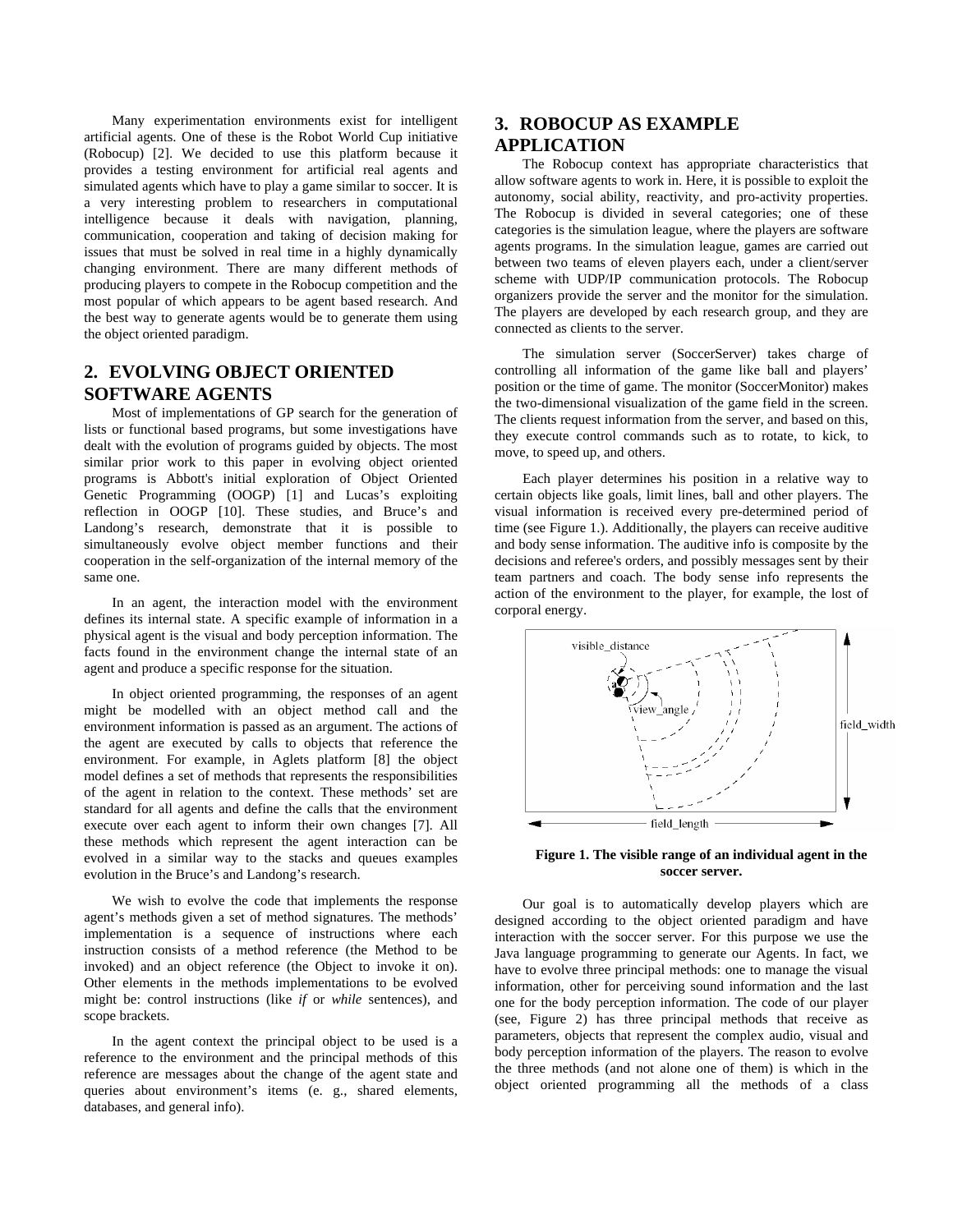collaborate to each other at the same time to complete the class objective.

| <b>Terminals</b>   | <b>Type</b> | <b>Description</b>                      |
|--------------------|-------------|-----------------------------------------|
| <b>ball</b>        | Objects     | We<br>this<br>three<br>principal<br>use |
| rightGoal          |             | objects. All these have this next       |
| leftGoal           |             | properties:                             |
| m isVisible        | <b>Bool</b> | Visibility                              |
| m distance         | Float       | Distance to the object                  |
| m_direction        | Integer     | Direction to the object                 |
| m_distChange       | Integer     | Delta of the distance                   |
| m_dirChange        | Float       | Delta of the direction                  |
| <b>Functions</b>   | <b>Type</b> | <b>Description</b>                      |
| turn(float)        | void        | Function that spins the player          |
| move(float, float) | void        | Function that moves the player          |
| kick(float,float)  | void        | Function to kick the ball               |
| dash(float)        | void        | Function to dash $n$ steps              |
| catchBall(float)   | void        | Function to take the ball (goalie)      |
| turnNeck(float)    | void        | Function to turn the head               |
| add(float,float)   | Float       | Arithmetic sum                          |
| sub(float,float)   | Float       | Arithmetic subtraction                  |
| mult(float,float)  | Float       | Arithmetic multiplication               |
| divi(float, float) | Float       | Arithmetic division                     |
| mod(float,float)   | Float       | Arithmetic modulus                      |
| equals(bool,bool)  | <b>Bool</b> | Comparative equals $( == )$             |
| less(bool,bool)    | <b>Bool</b> | Comparative less than $(<)$             |
| greater(bool,bool) | Bool        | Comparative greater than $(>)$          |

**Table 1. Terminals and functions used in these experiments.**

Evolution process experiments begin with the random generation of our players using the terminals and functions described in the table 1.

```
public class PlayerExample extends PlayerAgent{ 
 // Some declarations 
 // Principals function to evolve 
    public void onSee(VisualInfo inf) { 
        // some evolve code... 
    } 
    public void onSenseBody(PerceptiveInfo inf){ 
         // here used the info object. 
         // here used the server object 
         // to send messages... 
 } 
    public void onHear(AudibelInfo inf){ 
         // some evolve code... 
 } 
   .<br>// other functions ...
}
```
#### **Figure 2. Example code of the standard functions to evolve in an example player agent.**

Then a tree representation of agent programs, which include all response functions, is constructed (see, Figure 3). We use Strongly Typed Genetic Programming with type inheritance [12]; it allows using several data types and their inheritance hierarchy. Also, Bruce's research confirms that, in this context, STGP is as much as or more efficient than the standard GP. To perform the type inheritance checkup, we used the Java reflection API to discover the inheritance hierarchy. This indicates that in our experiments, we do not use data primitive types.



**Figure 3. Tree representation of object oriented code agent.** 

The next step is to take each agent in the population to measure their performance with the fitness function. This function evaluates the players' behavior in the playing field considering parameters as goals, shots, passes, and other elements of the game. For each type of player, there is one fitness function.

The fitness function is designed to induce the player to improve the behavior to score, in the established time for each game. The agent's actions have a learning order; first, the ball search, second, the proximity to it, third, the kick to the ball and, lastly to score. The fitness function is calculated in the following way:

$$
Fitness = \frac{(V_b * P_1) + (N_b * P_2) + (K_b * P_3) + (G_p * P_4)}{Total_{cycles}} \tag{1}
$$

Where  $V_b$  is the number of times that the ball is in the range of player's vision;  $N_b$  is the average of the distance to the ball per the number of times that the ball is visible for the player;  $K<sub>b</sub>$  is the number of kicks in direction to enemy goal; and  $G_p$  is the number scores. All variables depend of the number of cycles per game (*Totalcycles*). Each action has a learning weight associated and represents the level of the each player, for example, the visibility of the ball has weight  $P<sub>l</sub>$ . From this it follows that:

$$
P_1 < P_2 < P_3 < P_4 \tag{2}
$$

When the fittest agents are selected, they are submitted to several genetic operations. These operations can be both, mutation and crossover functions, and they work in a similar way than traditional GP. The whole process is repeated over many generations until the finalization criterion is reached.

Our developed evolution system called PROLE2 is shown in the Figure 4. It is based on the model described by [13]. It is divided in two parts; the first one is the Robocup system implementation and the other one is the agent code generator. The generated agents are tested in the soccer server and its fitness value is returned to the agent code generator to continue the evolution.